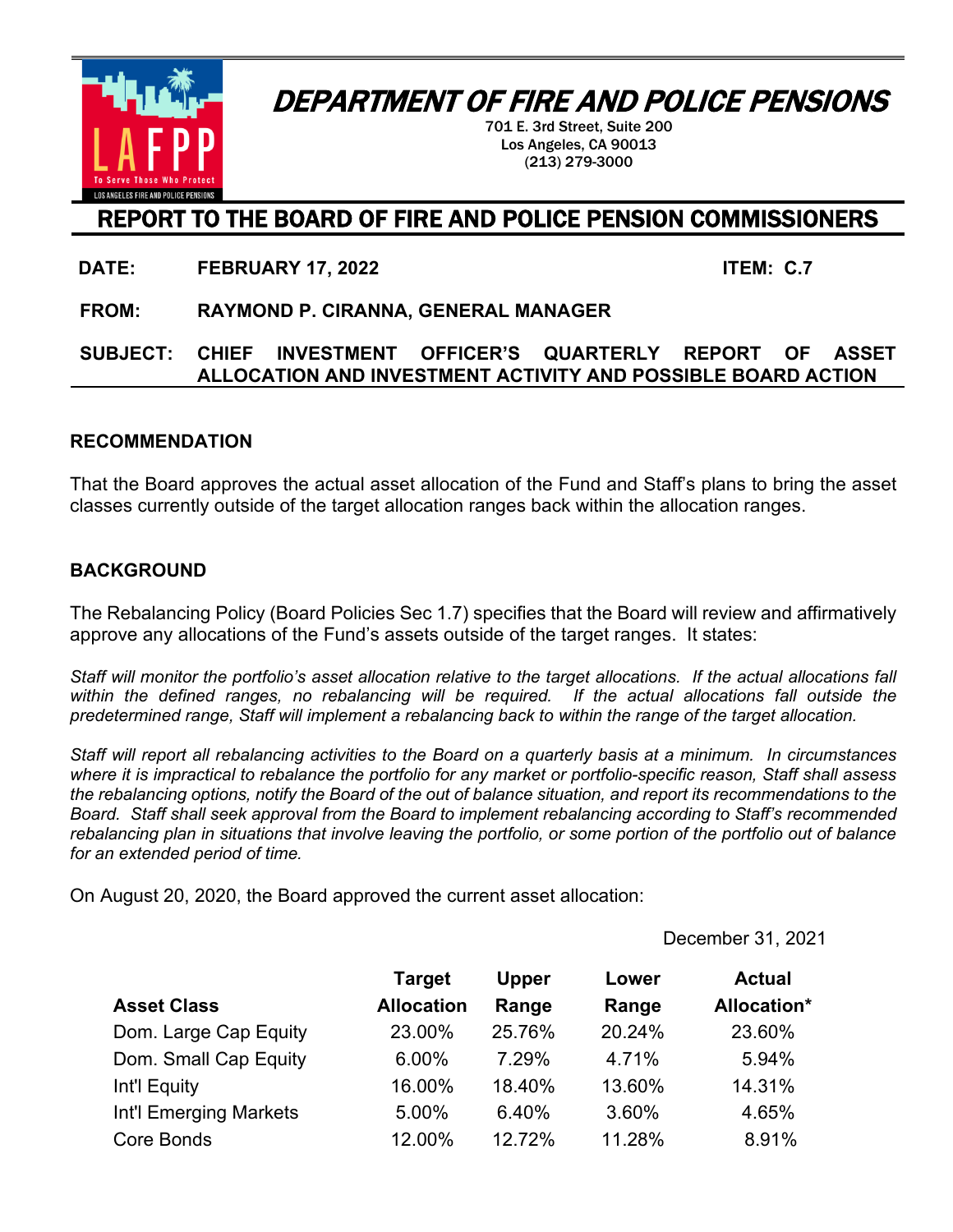(Continued from the previous page)

|                                   | <b>Target</b>     | <b>Upper</b> | Lower    | <b>Actual</b>     |
|-----------------------------------|-------------------|--------------|----------|-------------------|
| <b>Asset Class</b>                | <b>Allocation</b> | Range        | Range    | <b>Allocation</b> |
| <b>TIPS</b>                       | 5.00%             | 5.31%        | 4.69%    | 3.96%             |
| <b>High Yield Bonds</b>           | 3.00%             | 3.42%        | 2.58%    | 2.12%             |
| <b>Unconstrained Fixed Income</b> | 2.00%             | 2.20%        | 1.80%    | 5.12%             |
| <b>Private Credit</b>             | 2.00%             | 2.50%        | $0.00\%$ | 0.00%             |
| <b>Real Estate</b>                | 7.00%             | 8.00%        | 6.00%    | 4.72%             |
| <b>REITS</b>                      | 3.00%             | 3.50%        | 2.51%    | 7.00%             |
| Commodities                       | 1.00%             | 1.24%        | 0.76%    | 3.60%             |
| <b>Private Equity</b>             | 14.00%            | 17.50%       | 10.50%   | 14.49%            |
| <b>Cash Equivalent</b>            | 1.00%             | 4.00%        | 1.00%    | 1.57%             |

**\*May not add up to 100% due to rounding**

The General Consultant RVK and the Staff established the upper and lower range limits; the Board subsequently approved the range limits on October 1, 2020.

#### **DISCUSSION**

Attachment I illustrates that most asset classes were within their target ranges, except for Unconstrained Fixed Income, Total Real Estate and Commodities which, were above their target ranges, while Core, TIPS, and High Yield Bonds were under their target ranges. The Staff has been rebalancing the investment portfolio since June 2021 to mitigate risk. The Staff has continued to follow the Board's Asset Allocation Plan and reduced the equity allocation during the  $4<sup>th</sup>$  quarter of 2021.

At the beginning of December 2021, the Staff trimmed approximately \$975 million, in two tranches (\$500 million and \$475 million), from the Large Cap Growth Equity index. Despite the large liquidation, the rebalancing action moved the Board's Domestic Large Cap Equity Allocation to the target level. The Large Cap Growth sale proceeds were reinvested into the Unconstrained Fixed Income option. The Unconstrained Fixed Income over-allocation is a temporary proxy for the upcoming Global Credit mandate approved by the Board on December 2, 2021. Likewise, the Plan is overallocated to REITS to compensate for the under allocation to private real estate. The Staff has been analyzing the Board's Commodities over-allocation and will reduce the assets to target over time.

Attachments I and II illustrate the allocation status of each asset class and the plan portfolio as of December 31, 2021.

#### **DUE DILIGENCE**

During the two months ending December 31, 2021, the Staff conducted 30 due diligence meetings (conference calls and annual meetings via phone or video-based platforms) with investment managers working for the Fund.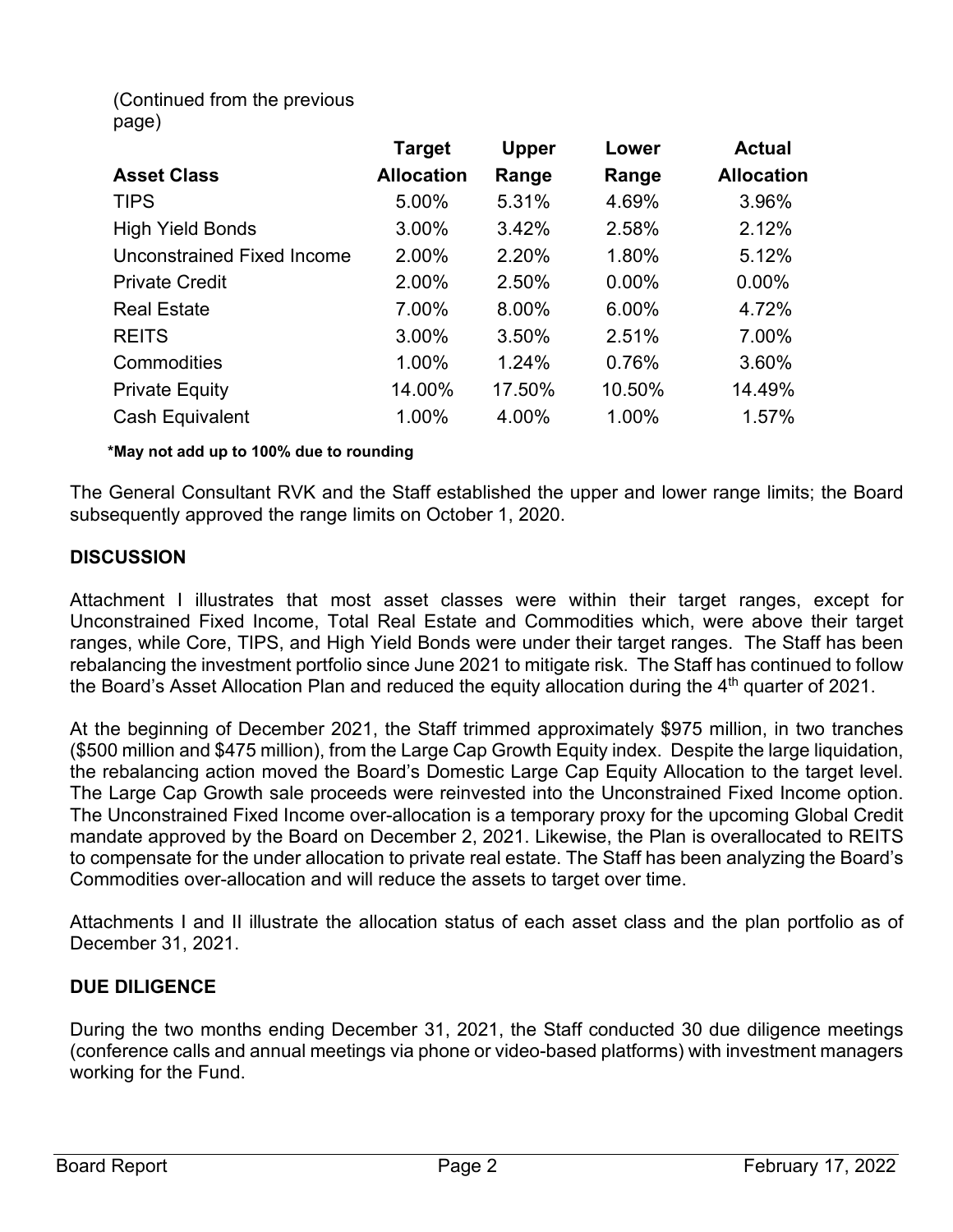#### **CASH FLOW**

The actual and projected cash flows (in millions) for 1Q2022 and 2Q2022 are summarized below.

|                                              | Jan 1 – Mar 31, 2022 | Apr 1 – Jun 30, 2022 |
|----------------------------------------------|----------------------|----------------------|
|                                              | Actual/Projected     | Projected            |
| City Contributions (Net) <sup>1</sup>        | 0.0                  | 0.0                  |
| <b>Member Contributions</b>                  | 38.3                 | 38.9                 |
| <b>Securities Lending</b>                    | 1.0                  | 1.0                  |
| Investment Income <sup>2</sup>               | 0.0                  | 0.0                  |
| Earnings on Cash/Misc.                       | 0.2                  | 0.3                  |
| <b>Real Estate</b>                           | 15.1                 | 19.2                 |
| <b>Private Equity</b>                        | 24.5                 | 23.7                 |
| <b>DROP</b>                                  | $-34.6$              | $-27.9$              |
| <b>Benefits &amp; Administrative Expense</b> | $-349.7$             | $-343.1$             |
| Net Cash Flow (est.)                         | $-305.2$             | $-287.9$             |

\*Negative Cash Flow is funded by Cash.

1The Net City Contribution = (the Total General Fund Contribution – the retirement contribution payment from LAFPP to LACERS for LAFPP staff) + the Special Fund (Harbor) contribution) + the Special Fund (LAWA) contribution. 2Investment income (dividends and interest) withdrawals have been discontinued and will be reinvested with LAFPP's investment managers.

#### **CURRENT EVENTS**

As the fourth quarter of 2021 ended, the Staff developed and distributed an ESG Survey to the Board's public and private investment managers. The Staff is currently monitoring the responses with the intent to aggregate the data and present the findings to the Board at a future Board meeting. The Staff plans to evaluate the ESG survey process, make improvements as necessary, and begin the LAFPP Diversity, Equity, and Inclusion (DEI) Survey soon.

The Staff and RVK currently are conducting two separate searches:

- 1. Multi-Index Managers
- 2. Global Credit Managers

As the Staff and RVK continue making progress on the searches, the Staff will provide updates at future Board meetings.

Additionally, the Board approved a comprehensive risk assessment of the Fund. The Staff and RVK intend to review the significant contributors to total plan risk and run scenario analysis based on various economic environments. With the results of the risk assessment as context, RVK will conduct an Asset/Liability analysis that the Board can utilize to determine the optimal, risk-adjusted portfolio to meet future liabilities.

At the August 20, 2020, Board meeting, the Board approved a 2% increase to the Private Equity target allocation (12% to 14%). The Board also approved a 2% target allocation to a new Private Credit mandate. The implementation of the Private Credit program is currently under review, and Staff will provide an update at a future Board meeting. Also, at the August 2020 meeting, the Board approved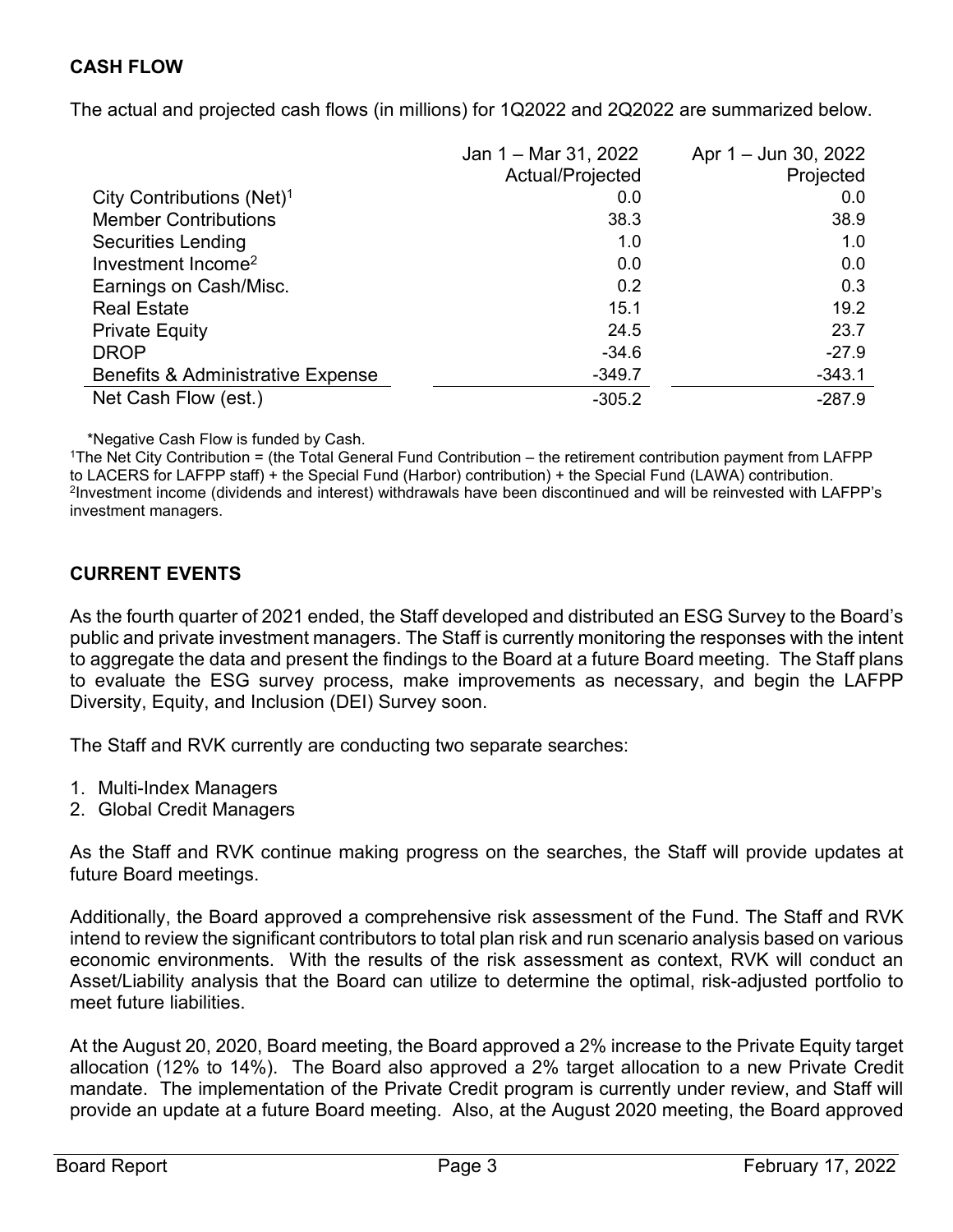a reduction to the Commodities target allocation from 5% to 1%. The reduction has been accomplished except for the closures of the Commodity public equity index accounts.

When looking to reallocate assets, the Staff and RVK believe that the public equity Commodities assets should fund the new Private Credit mandate. However, while implementing the Private Credit mandate is underway, the Staff is also aware that the Board is underweighting the Core Fixed Income allocation by approximately 2-3% from the target allocation.

In the ongoing evaluation of the risk/return characteristics of the Board's portfolio and the implementation of the Board's asset allocation plan, the Staff plan to complete the liquidation of the public equity Commodities portfolio during the coming months. However, the Staff and RVK are hesitant to bring the Core Bond allocation to target for the following reasons:

- 1. Any additional investment in Core Bonds will earn a historically low nominal and negative real interest rate, and,
- 2. Economic conditions and Federal Reserve Policy are skewing the direction of interest rates upwards.

As a reminder, when interest rates rise, the price of fixed-income investments decrease. This risk is known as duration risk, and the higher the duration risk, the more sensitive a fixed income portfolio is to movements in interest rates. Staff and RVK have evaluated different investment options that will absorb the proceeds from the public equity Commodities liquidation within the Board's Fixed Income portfolio.

Based on the risk/return analysis of all Board's available fixed income options, the Unconstrained Fixed Income portfolio has the lowest amount of interest rate risk and can act as a temporary Private Credit proxy. During the  $4<sup>th</sup>$  quarter of 2021, the Staff prioritized taking gains from the Domestic Large Cap Equity portfolio as opposed to reducing the Commodities portfolio. The Large Cap Equity proceeds were moved into the Unconstrained Fixed Income portfolio. As we start 2022, the Staff is beginning to trim the Commodities allocation into Cash due to increases in benefit payments.

This report was prepared by:

Ray Joseph Chief Investment Officer

RPC:RJ:KN:NC:SL:DO

Attachments: I – Portfolio Allocation Chart as of December 31, 2021 II – Total Plan Portfolio as of December 31, 2021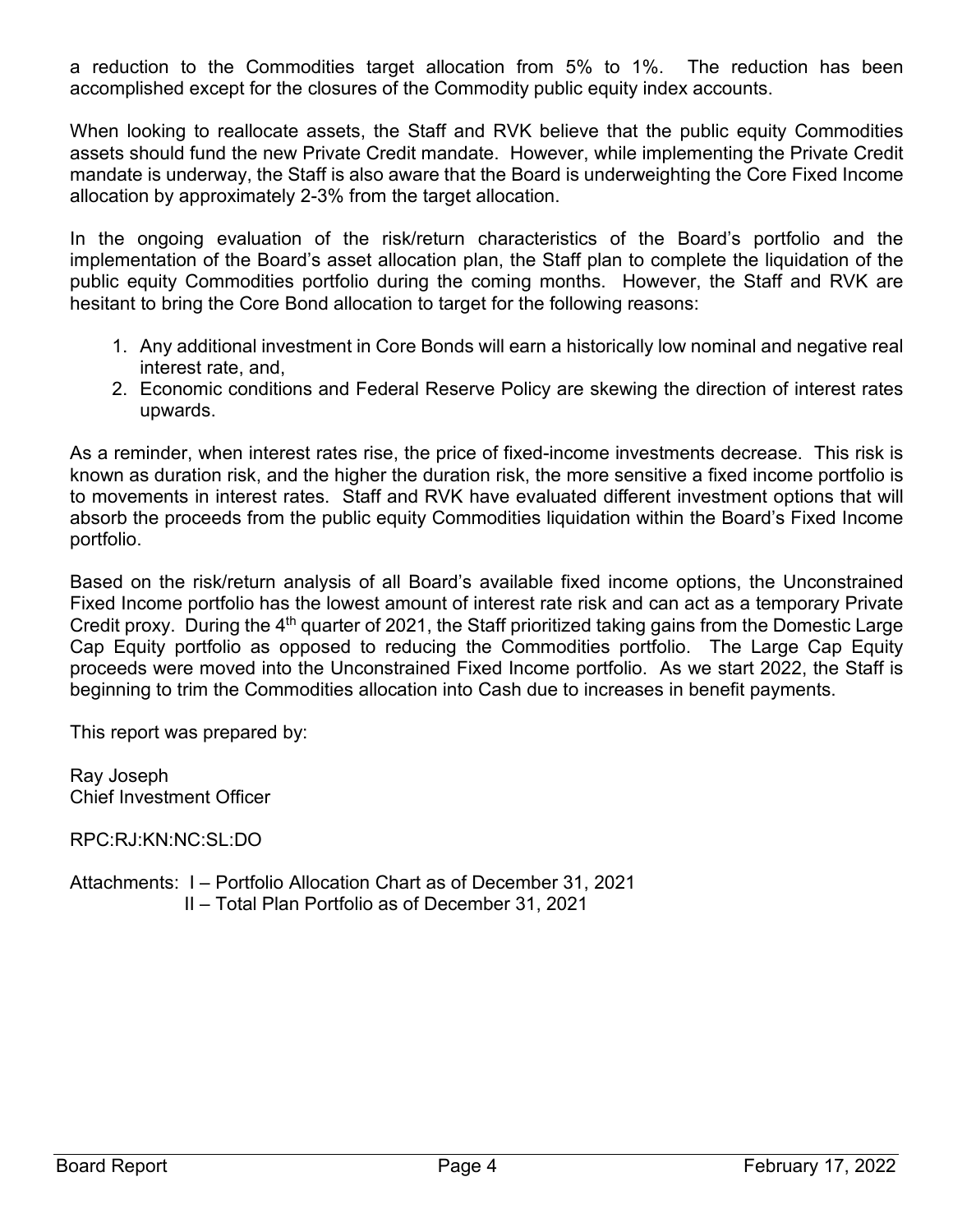